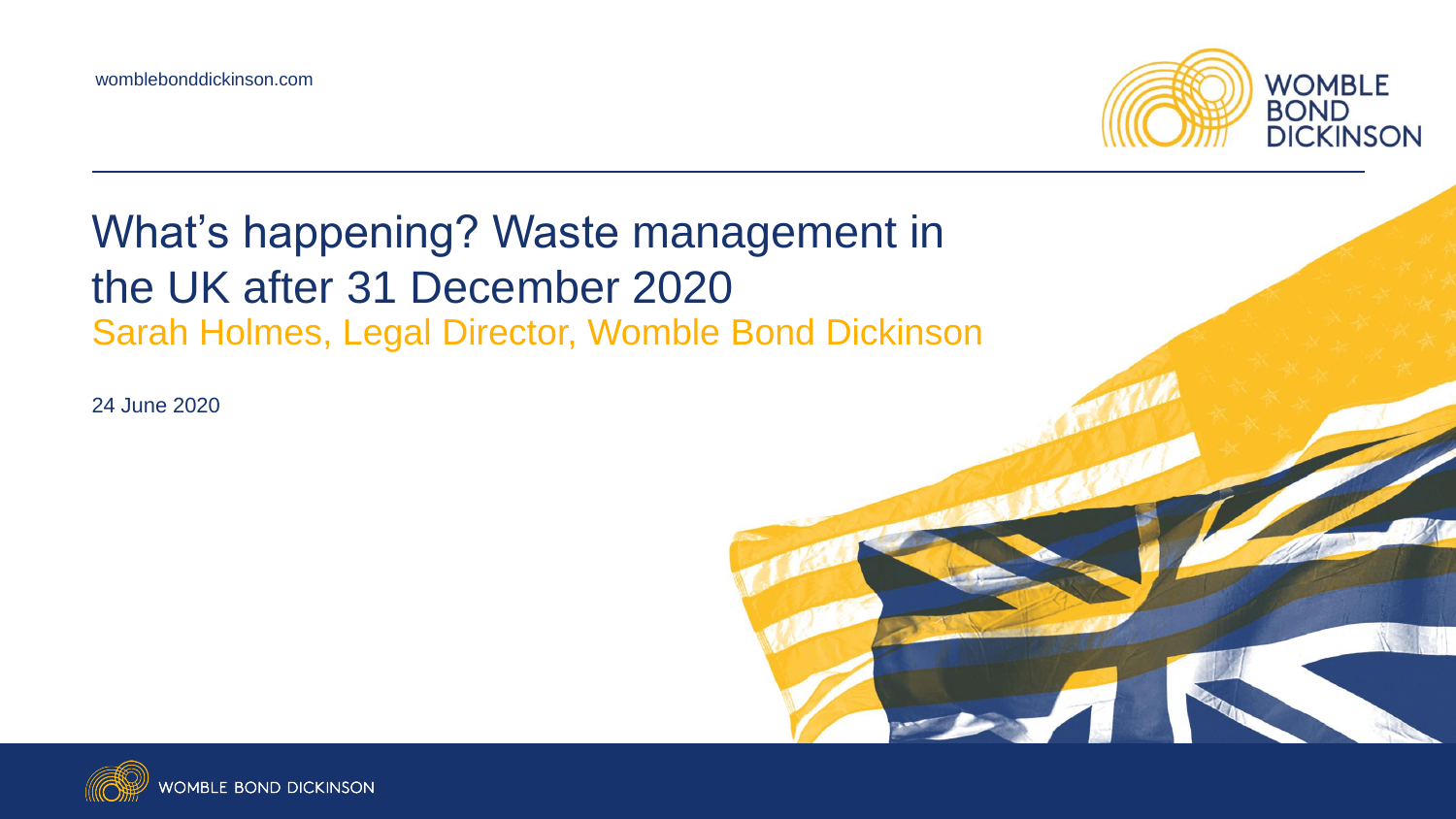## "United wishes and goodwill cannot overcome brute facts" Winston Churchill

- Where were we?
- Where will we be on 1 January 2021?
	- Great Britain
	- Northern Ireland
- Where can we go?
- How can we get there?
- How to prepare

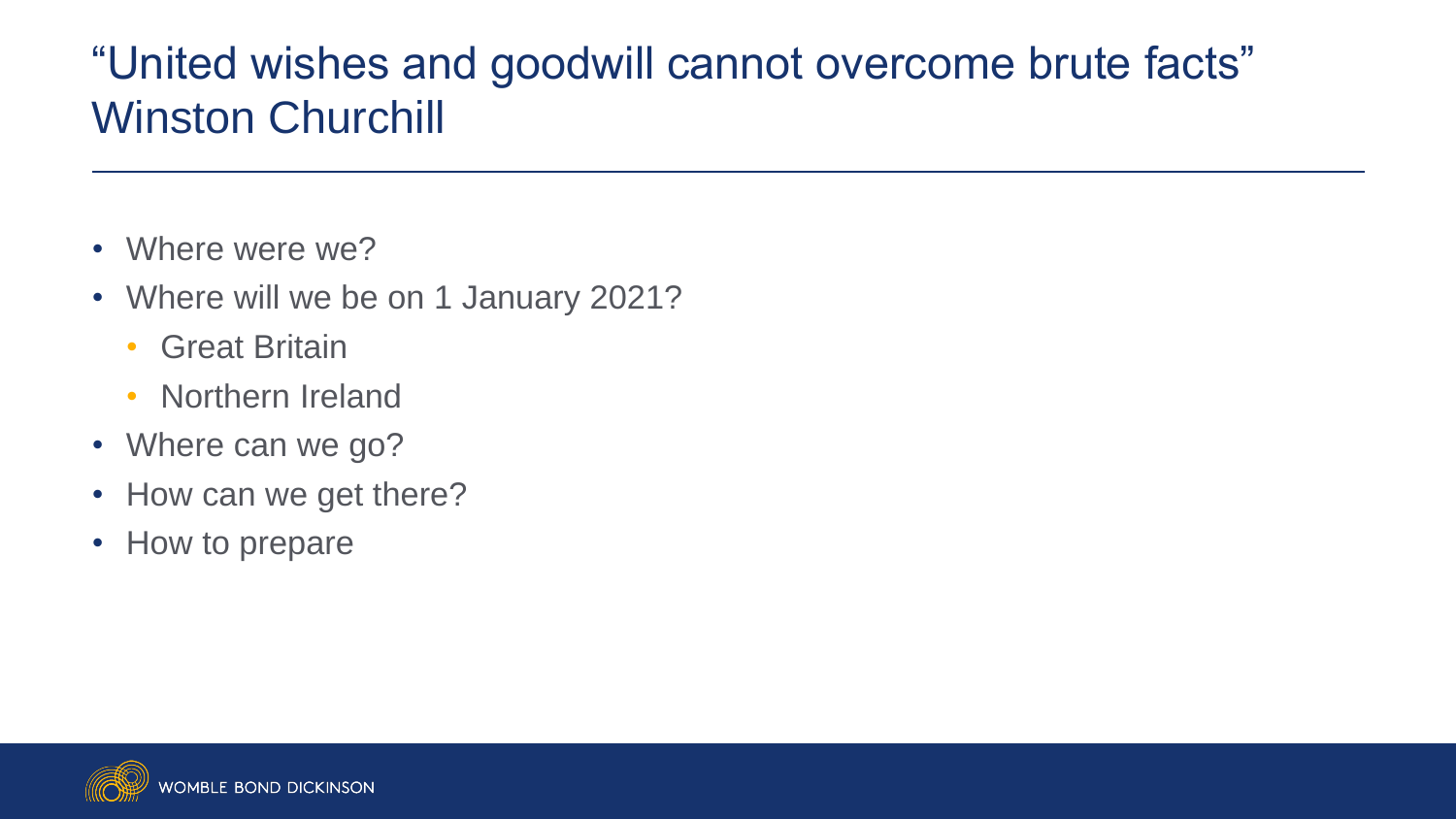## Where were we?

- EU competence in environment
	- Not in the Treaties in 1973
	- Added in 1987 to improve the functioning of the Single Market
	- Then 1999 Article 193(2) of TFEU EU environmental law & policy based on 4 principles:
		- **Precautionary**
		- Prevention is better than cure
		- **Rectification at source**
		- Polluter pays

*Environment & Climate Change, Review of the Balance of Competences between the UK & the EU: final report* 

- *"The evidence showed that a large number of organisations representing all sectors considered that it is in the UK's national interest for the EU to have a degree of competence in the broad areas of environment and climate change because of the advantages that this brings for the Single Market and environmental protection."*
- *Whilst there can be tensions between environmental standards and competitiveness, the evidence paints a more nuanced picture in which some sectors of business welcome some degree of cross-EU environmental regulation. For example, EU targets on waste and on climate change were seen by many as providing greater certainty for investors and an important spur for growth in the rapidly expanding environmental and low carbon services and products sector. In addition, EU regulation on chemicals and other environmental standards was also seen by many businesses as important in providing a level playing field across the Single Market.*

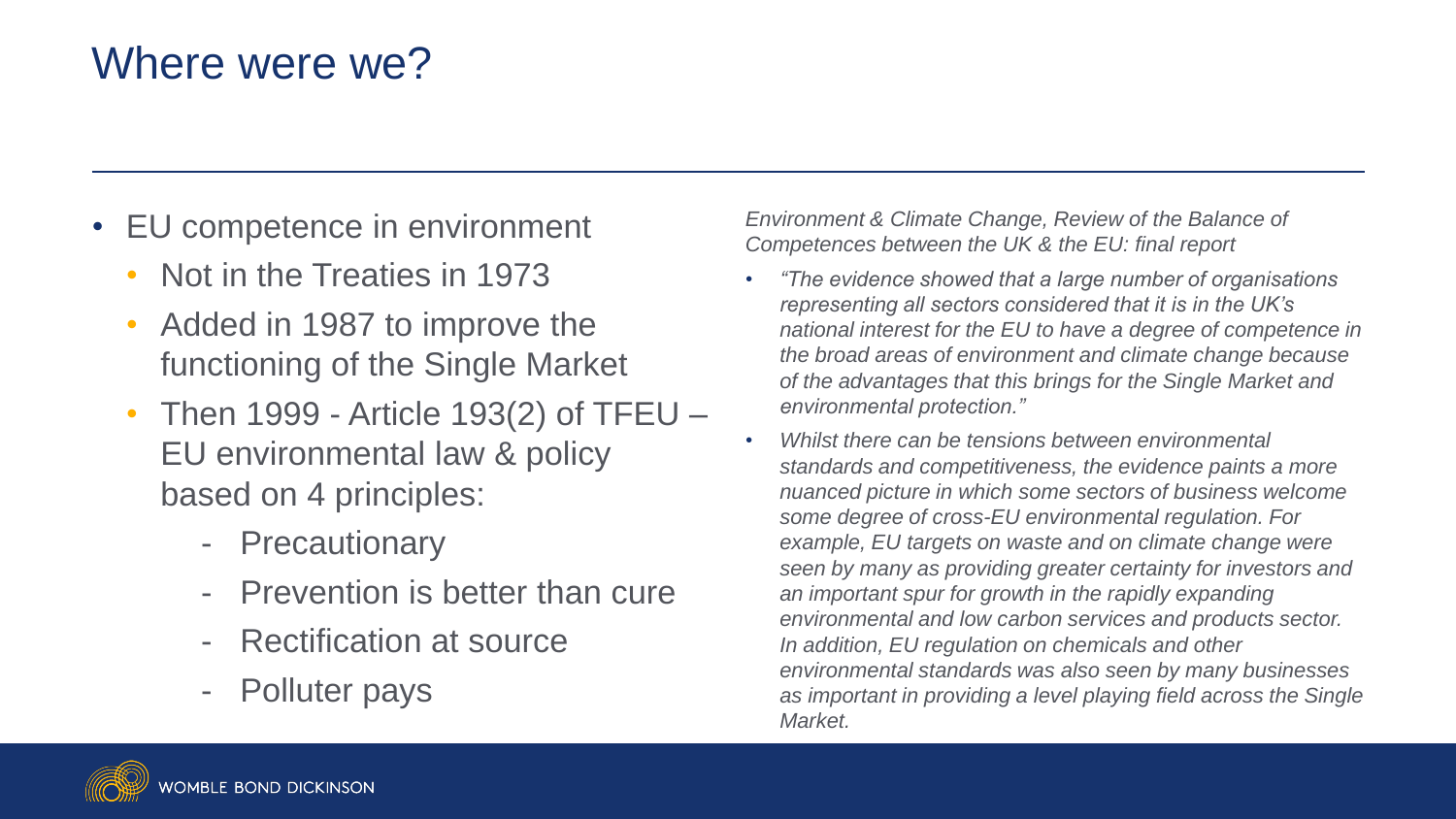## Pros and Cons of shared EU competence in waste management

- EU minimum standards protect & enhance environment e.g. Landfill Directive & Waste Framework Directive
	- $>40\%$  household  $>50\%$ commercial/industrial waste now recycled
	- c65% reduction in methane gas emissions from landfill
- EU is largest single market in world, stable policy framework & level playing field spurs financial investment & innovation in waste & environmental services sectors and reduces trade barriers
- SMEs have fewer resources to enable keeping up-to-date with environmental regulations (*Smarter Environmental Regulation Review*)
- Extent and complexity of regulatory requirements for waste a burden esp for SMEs
- Changes in EU law can impose costs that affect competitiveness & cause carbon/waste leakage
- Some actions go beyond those needed under subsidiarity and proportionality principles

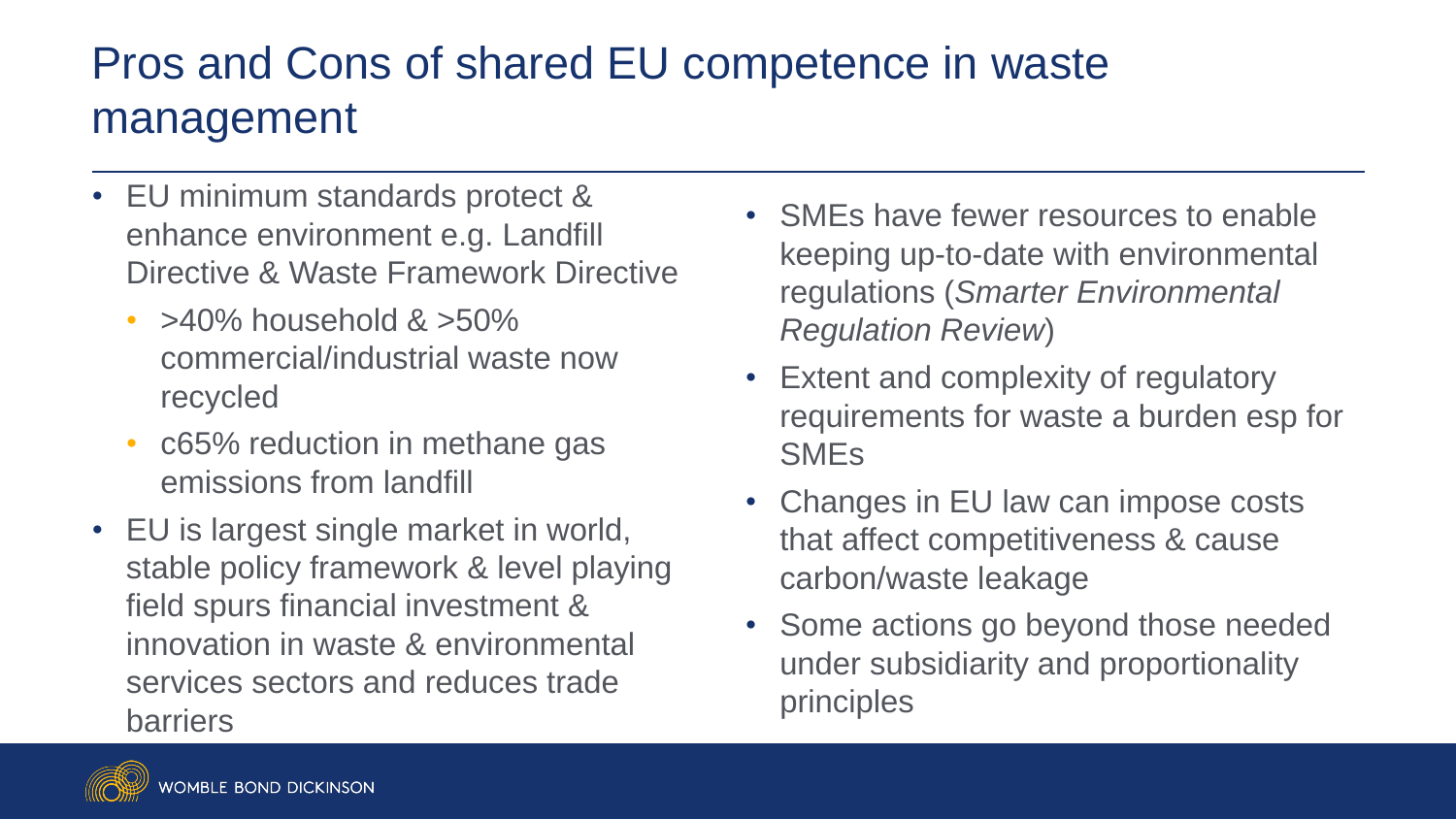## Where will we be on 1 January 2021?

#### • England, Wales & Scotland

- on paper business as usual for waste management within England, Scotland and Wales with removal of references to EU institutions, obligations, targets etc in domestic legislation
- Will we have an Environment Bill or an Environment Act?
- Movement of wastes between GB and EU will be subject to Basel Convention on the control of transboundary movement of hazardous wastes and their disposal (1989) rather than EU Regulation (1013/2006) on shipments of waste and will need to go through customs clearance

#### • Northern Ireland:

- Under the Protocol on Ireland/Northern Ireland the EU and the UK have committed, inter alia, to maintain the necessary conditions for continued North-South cooperation inc in environment
- The Irish Sea will become the de facto EU/GB external border
- The following EU law will continue to apply in NI:
	- Regulation 1013/2006 on shipments of waste
	- Directive 94/62/EC on packaging and packaging waste
	- Regulation 1257/2013 on ship recycling
	- Directive 2006/117 on shipments of radioactive waste
	- Directive 2006/66/EC on batteries and accumulators & waste batteries &



**ABLE BOND DICKINSON**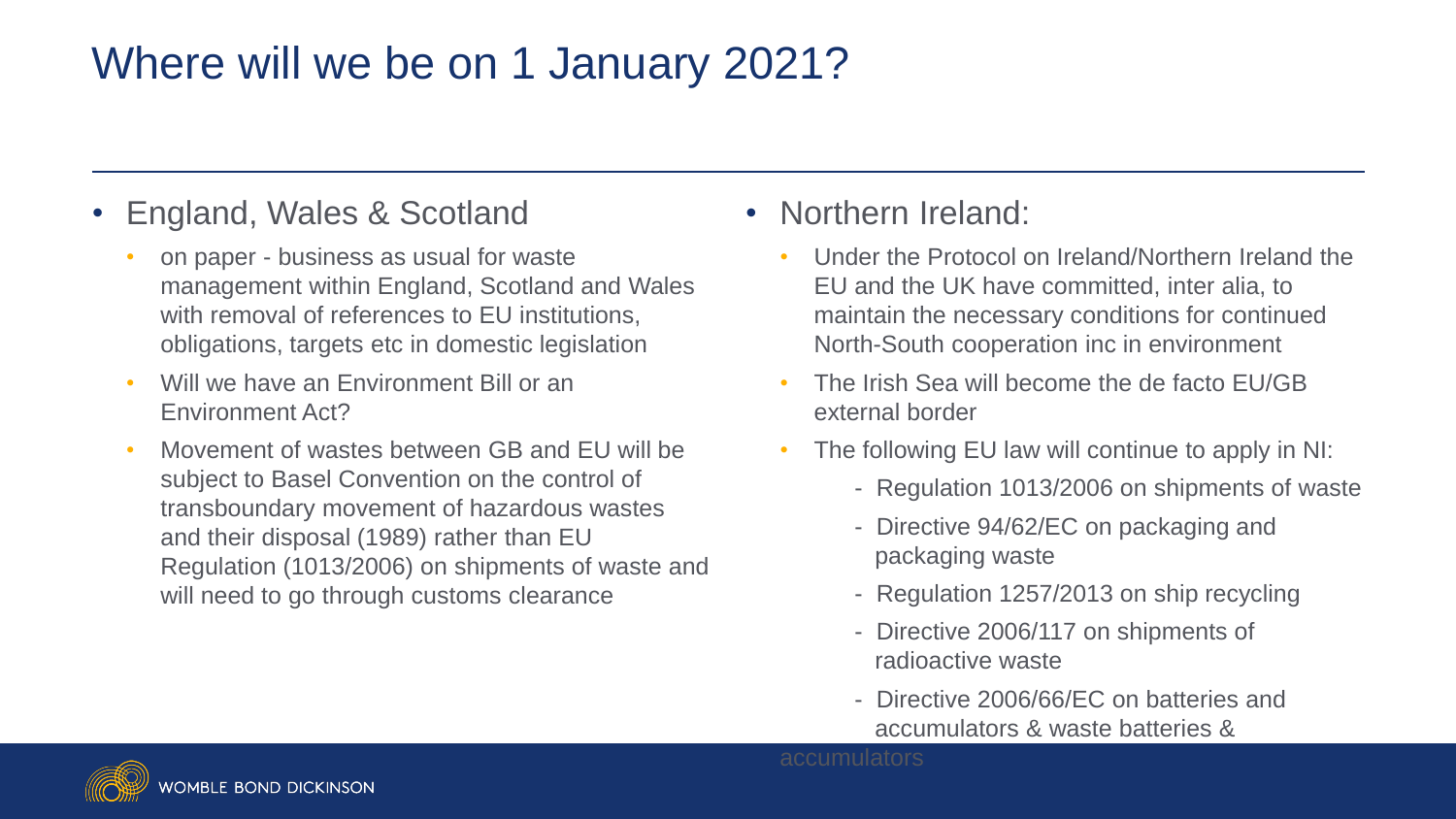## Shipments of waste between UK & EU from 31 December 2020

- Shipments of waste from UK to EU Basel Convention & OECD re recovery
	- Decisions of competent authorities
	- Notification document
	- Movement document
	- Contract provisions
- Impact of economic factors
	- Exchange rates
	- Domestic taxes Landfill tax
	- Tariffs (if movements of goods rather than services)
	- Costs of conformity assessments (if required)



- Shipments of waste from EU to UK:
	- Prohibition of export of waste for disposal and mixed municipal waste for recovery operations
	- Recovery of WEEE, batteries, packaging, end-of-life vehicles & municipal waste in UK can count towards EU waste targets if UK treatment equivalent to Directive reqs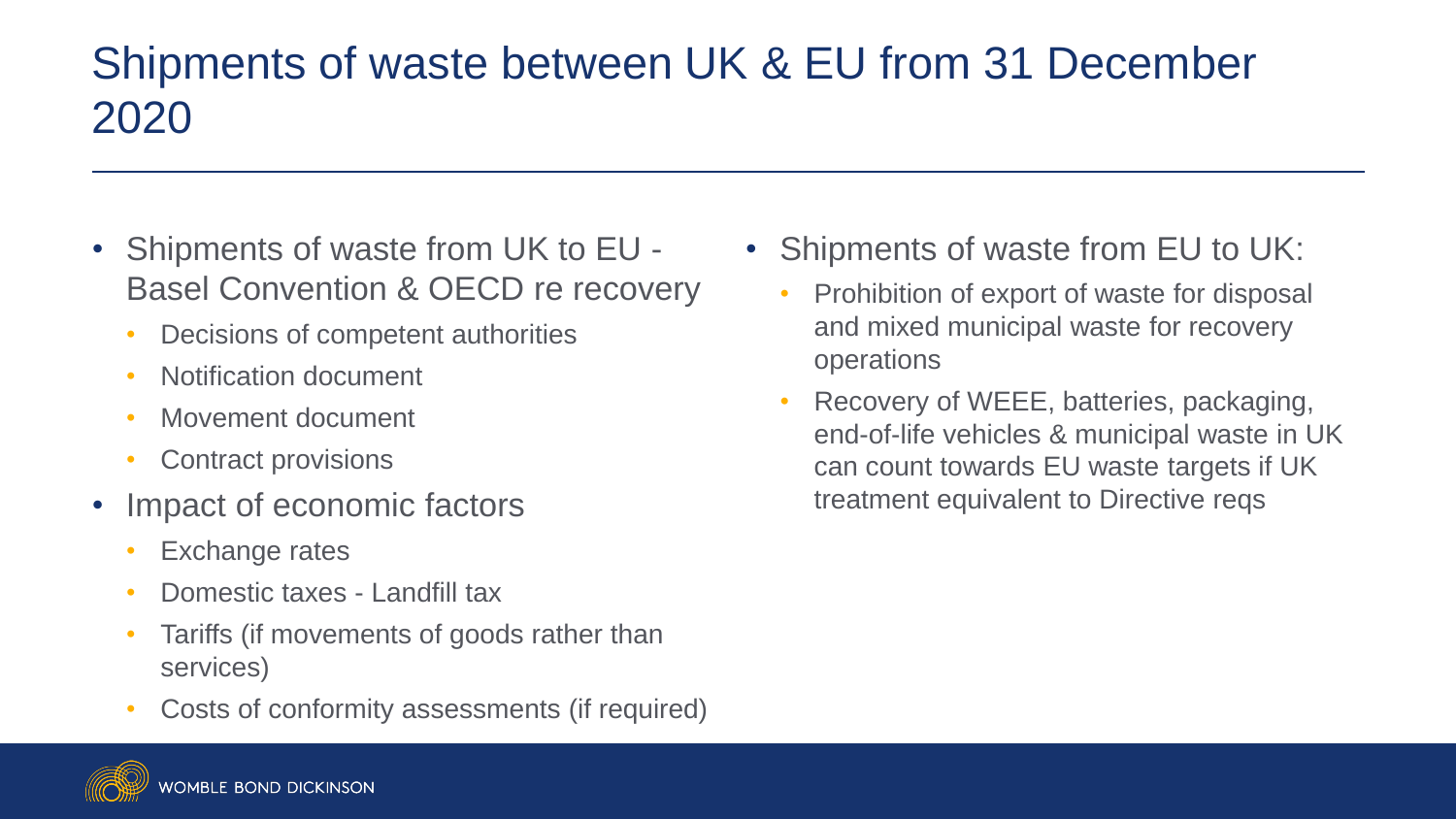#### Waste streams

- Different waste streams will be impacted in different ways, e.g.
	- *Refuse derived fuel*
	- *Air pollution control residue*





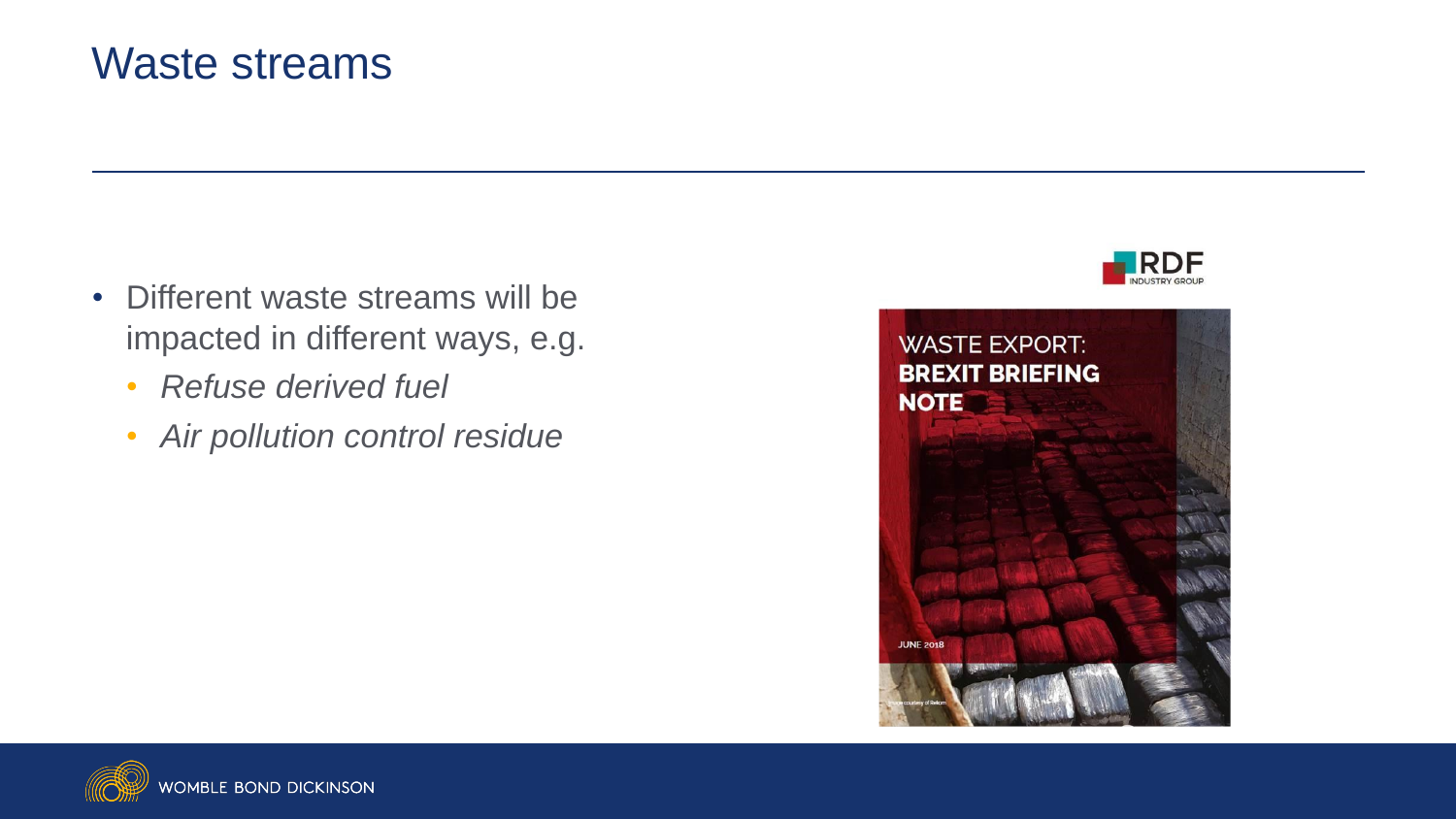### What's the Plan?



- We will minimise waste, reuse materials as much as we can and manage materials at the end of their life to minimise the impact on the environment. We will do this by:
	- Working towards our ambition of zero avoidable waste by 2050
	- Working to a target of eliminating avoidable plastic waste by end of 2042
	- Meeting all existing waste targets including those on landfill, reuse and recycling – and developing ambitious new future targets and milestones
	- Seeking to eliminate waste crime and illegal waste sites over the lifetime of this Plan, prioritising those of highest risk. Delivering a substantial reduction in litter and littering behaviour.
	- Significantly reducing and where possible preventing all kinds of marine plastic pollution – in particular material that came originally from land

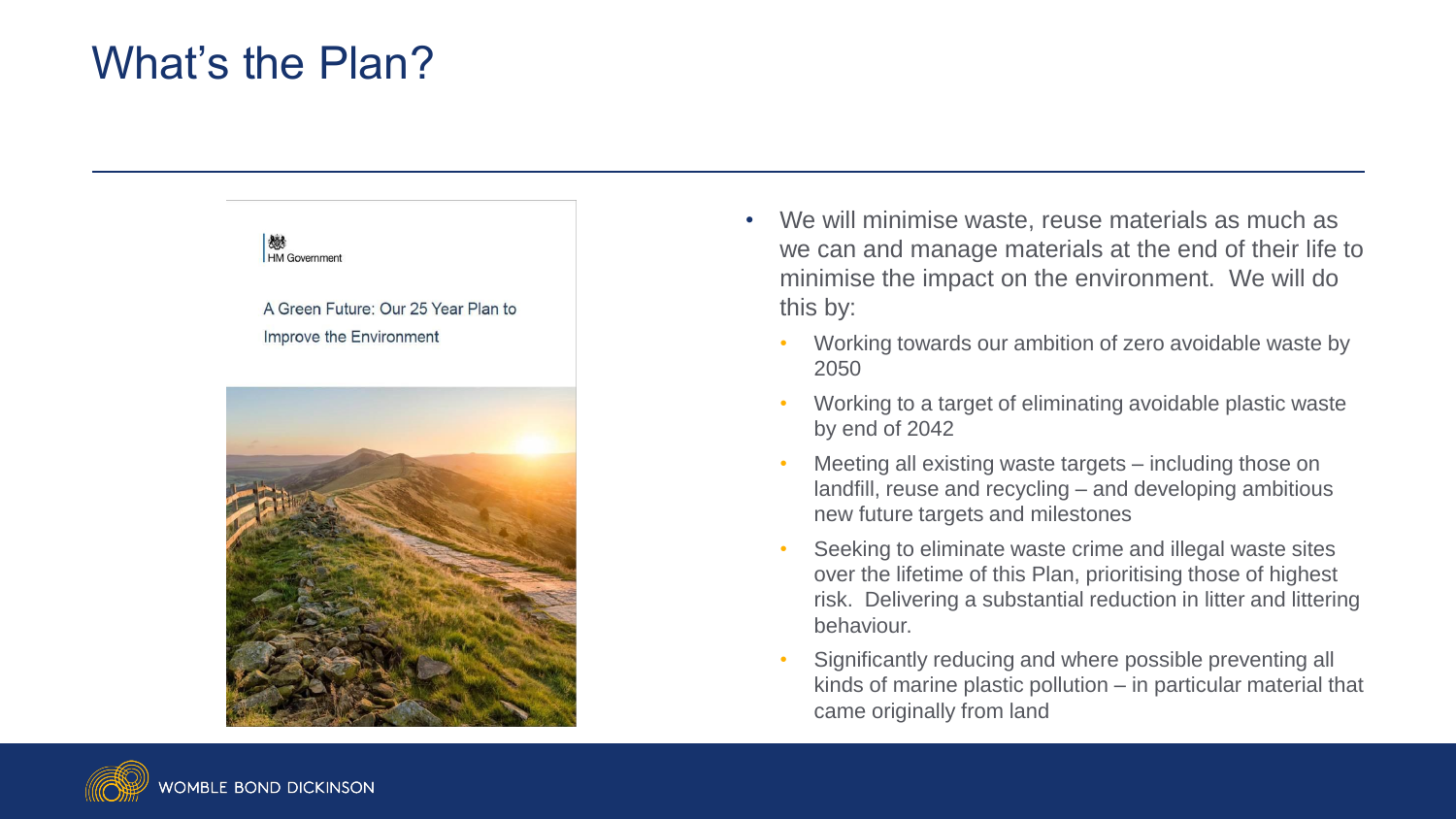#### What's the Plan?



"We will preserve our stock of material resources by minimising waste, promoting resource efficiency and moving towards a circular economy. At the same time we will minimise the damage caused to our natural environment by reducing and managing waste safely and carefully, and by tackling waste crime. It combines actions we will take now with firm commitments for the coming years and gives a clear longer-term policy direction in line with our 25 Year Environment Plan. This is our blueprint for eliminating avoidable plastic waste over the lifetime of the 25 Year Plan, doubling resource productivity, and eliminating avoidable waste of all kinds by 2050."

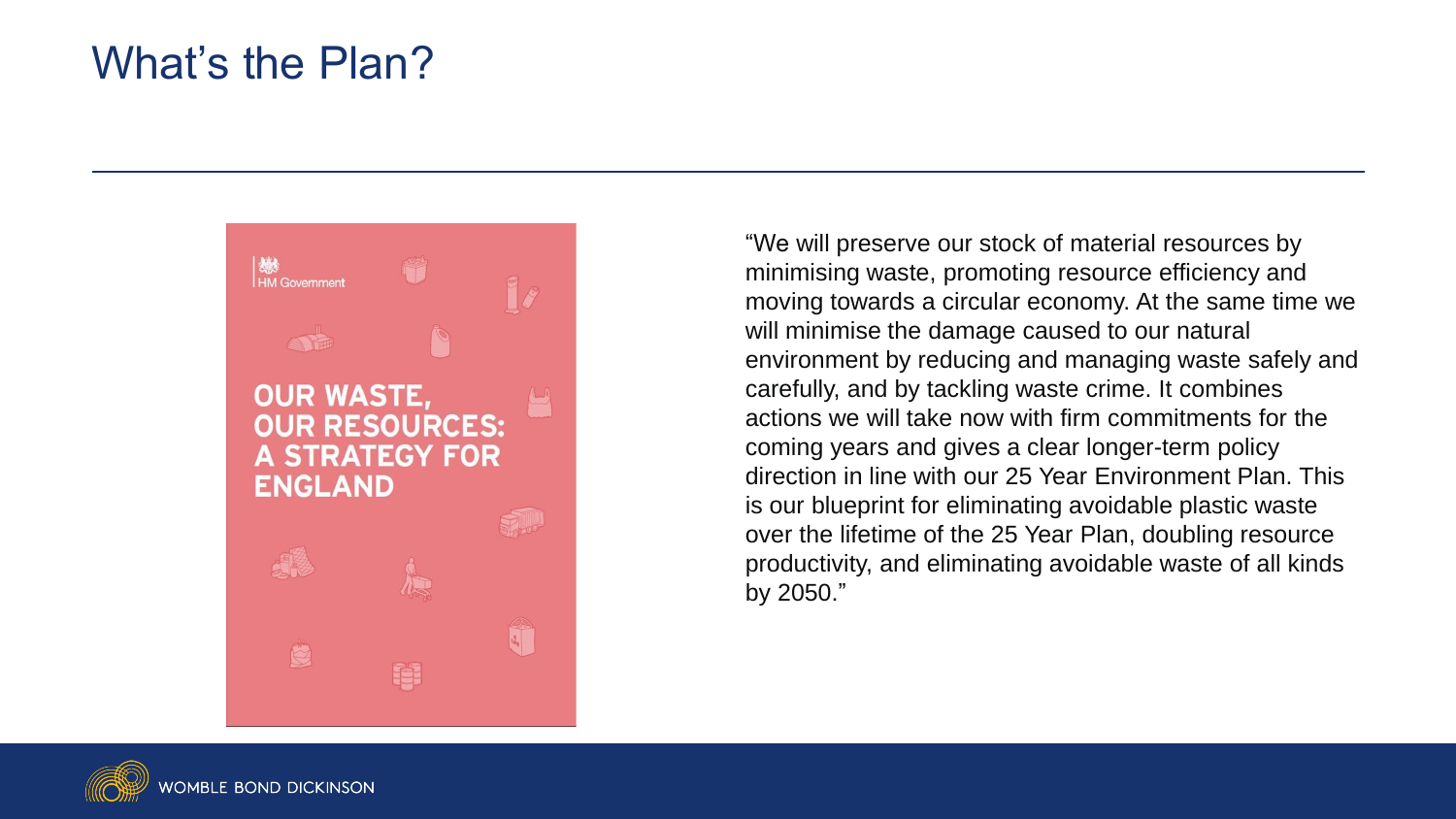## Demand for waste management in UK/GB post 31/12/2020

#### • Short term:

- goods could be rejected at pre GB departure customs & SPS checks = > waste
- reduction in wastes exported to EU owing to £ and customs/regulatory barriers could put pressure on existing UK landfill and EfW capacity = > waste
- loss of some waste imports for treatment in UK facilities
- capacity constraints in haulage sector
- increase in fly tipping/illegal waste disposal

• Short – long term:

• contraction in economy esp from reduction in manufacturing, food and construction activity  $=$   $<$ waste but > waste crime

#### • Middle – long term:

• potential for circular economy, innovation and investment will depend on direction of Government policy and regulatory regimes not only in terms of waste management & resourcing of regulators but in respect of product, energy and efficiency standards, green infrastructure, the relationship between import standards and domestic standards, divergence in regulatory regimes within the UK, foreign direct investment and the values that are promoted

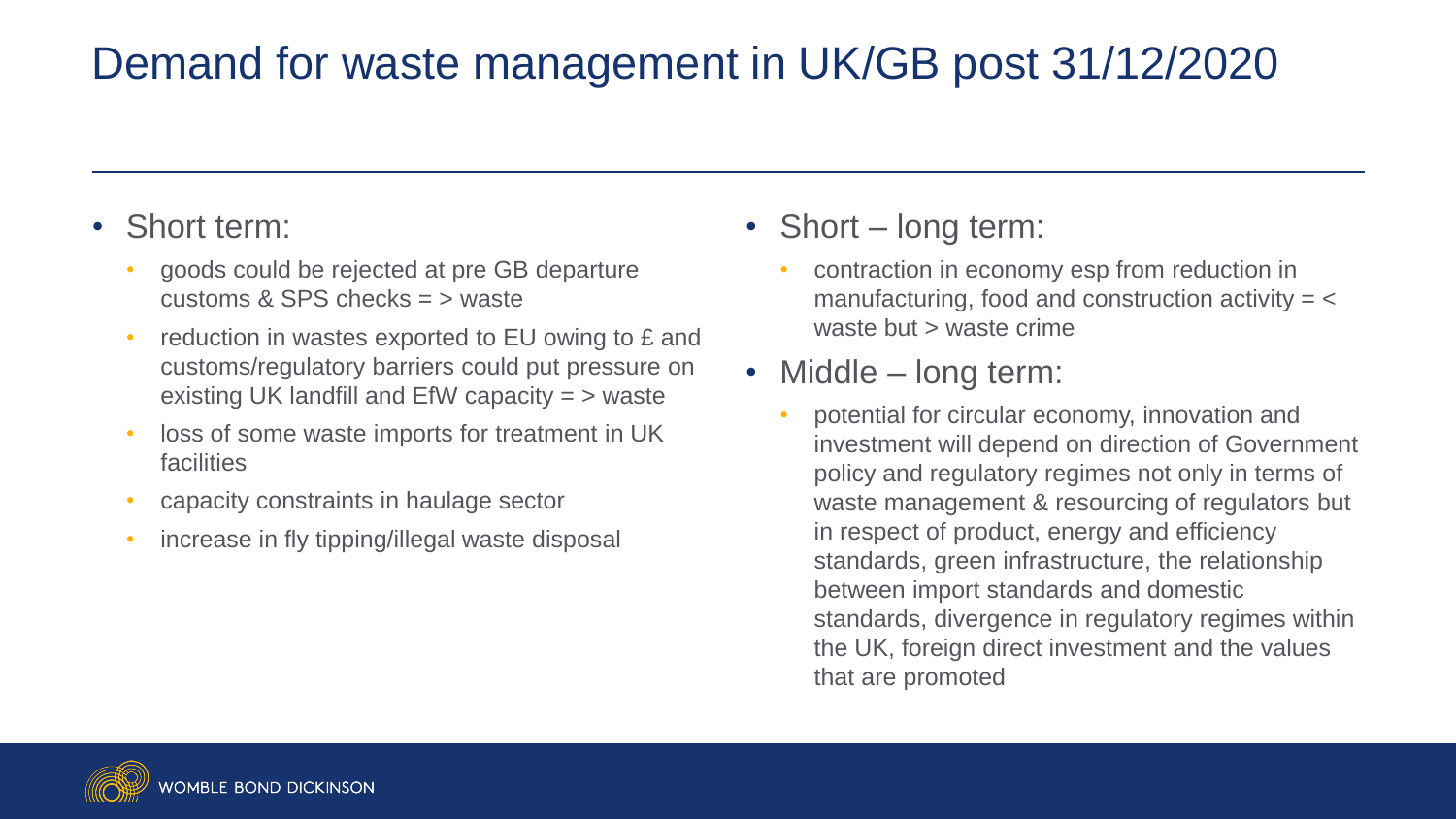# Where can we go?

- Less complexity in bureaucracy for waste handling (NB impact on environmental objective?):
	- Definition of waste
	- Duty of care for waste
	- Hazardous waste classification e.g. utility waste
- Approach to targets
	- To have or not to have?
	- Shift from weight based targets for recycling
- Waste minimisation
	- More effective waste hierarchy
- End of waste and the chain of utility
	- Approach to definition of 'by products'
	- Waste Protocols Project
	- Retain resources within UK/GB rather than exporting for recycling

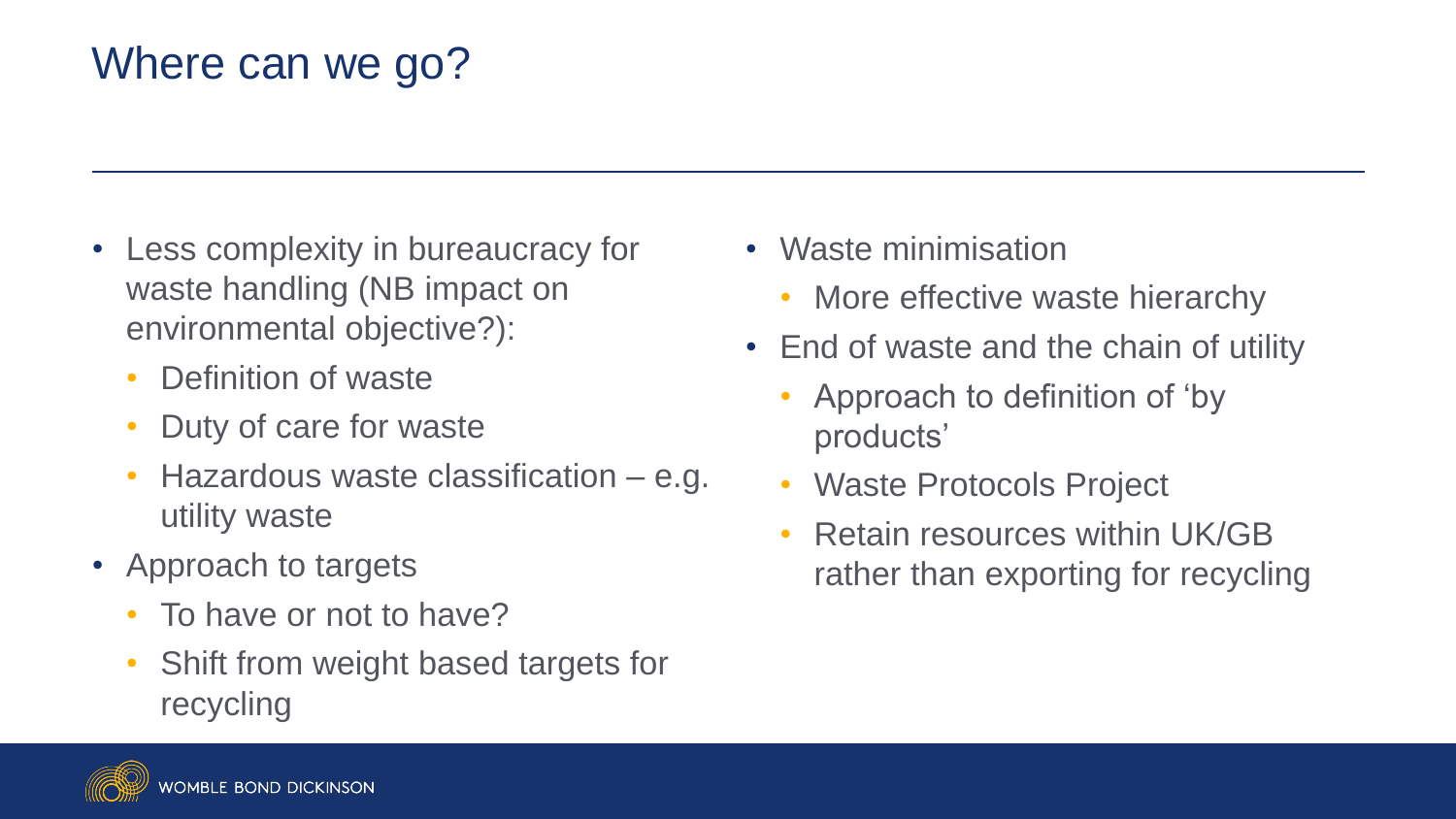## How do we get there?

- Delivery of greater self-sufficiency in waste management needs simultaneous focus on waste supply (driving down waste generation) and increase in capacity for waste treatment
- Requires stable, coherent, evidence based policy framework

*"half of our recycling is exported overseas, depriving the economy of valuable assets and jobs. Britain landfills at least £3.8 billion's worth of resources annually and sends plenty more to incineration. A lack of government support for remanufacturing means it contributes only £2.4 billion to the economy, less than half of its potential £5.6 billion*" Green Alliance

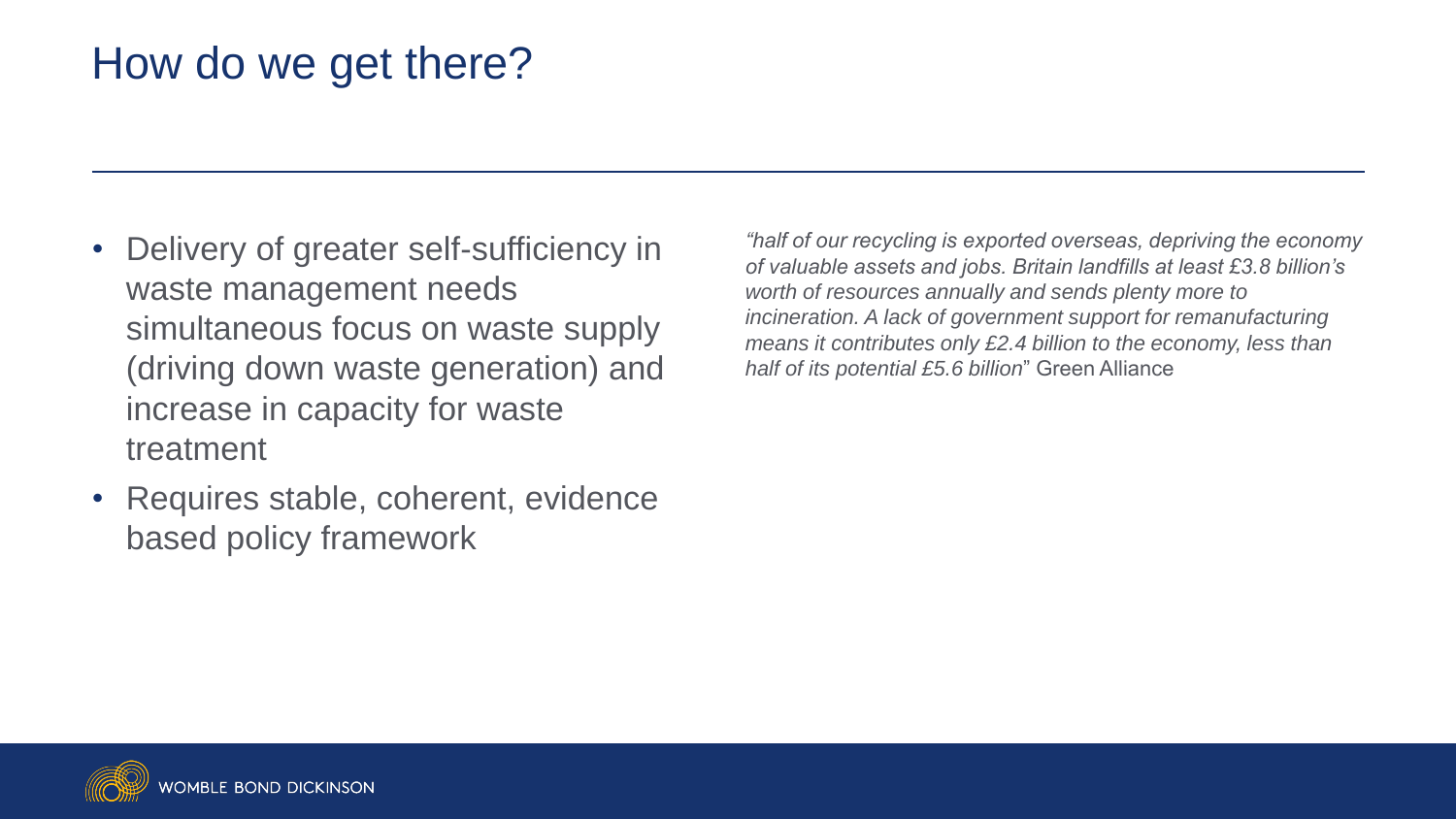"*But five years isn't long. Indeed it barely takes you into the next Conservative government! It means that business needs to prepare itself quickly. Starting right now."* Margaret Thatcher (1992)

- Brute fact: changes take time whether consumer & commercial practices, contracts & supply chains, market adaptation, building new infrastructure, getting innovations to market etc
- Many UK based businesses have taken steps to mitigate impacts (NB Covid-19) but many haven't/can't/don't know how to as future EU/UK relationship still unclear
- There will be opportunities "awareness is the start of the battle"
- Preparing for 31 December:
	- Good housekeeping tidy premises, minimise waste on site, if a landlord/agent then check tenants aren't stockpiling waste (early sign of £ distress)
	- If producer of waste that is exported to EU contact carrier to check robustness of chain, understand new costs & bureaucracy, incoterms etc & consider alternatives
	- For those with cash to spend...

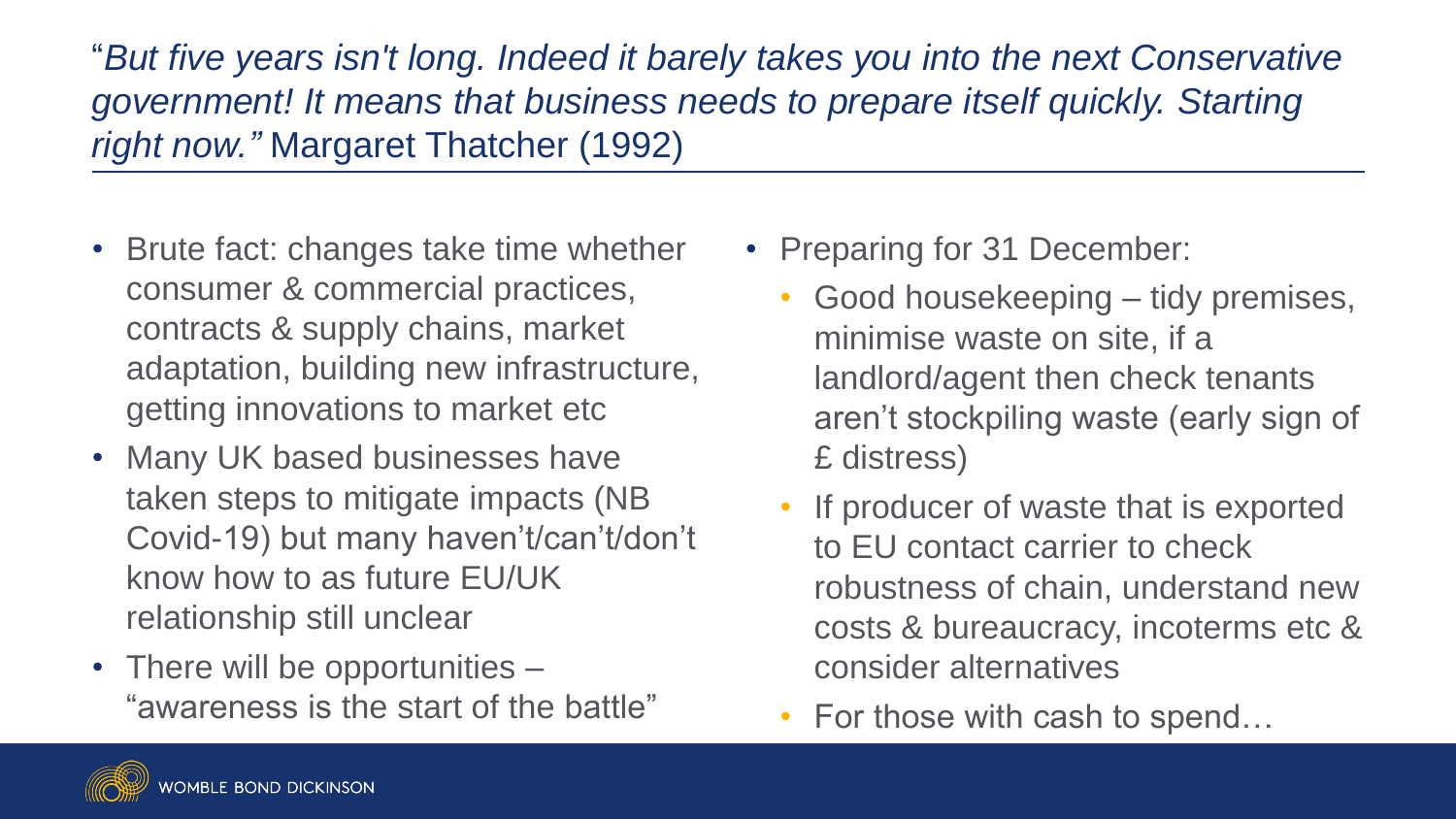## How to prepare – longer term

- Challenge for Government: to provide the robust and coherent legal frameworks and economic conditions required to encourage the significant investment necessary to deliver a circular economy, innovation and infrastructure BUT the Government has committed the UK to legal instruments and policies the consequences of which will be to deliver smaller domestic markets, high new trade barriers & bureaucracy esp for UK located entities, disruption of UK/EU/RoW supply chains, less food & energy security and instabilities/fractures in the UK/GB internal market
- Businesses can step up, too!
	- SWOT analyses know the new market places, spot the opportunities, mitigate the risks and have a plan
	- Get involved with trade and business organisations to ensure your voice is heard
	- Innovating businesses need creative minds in the team and wide engagement
	- Laws define all formal relationships understand the impacts of changes and always read the small print inc in contracts